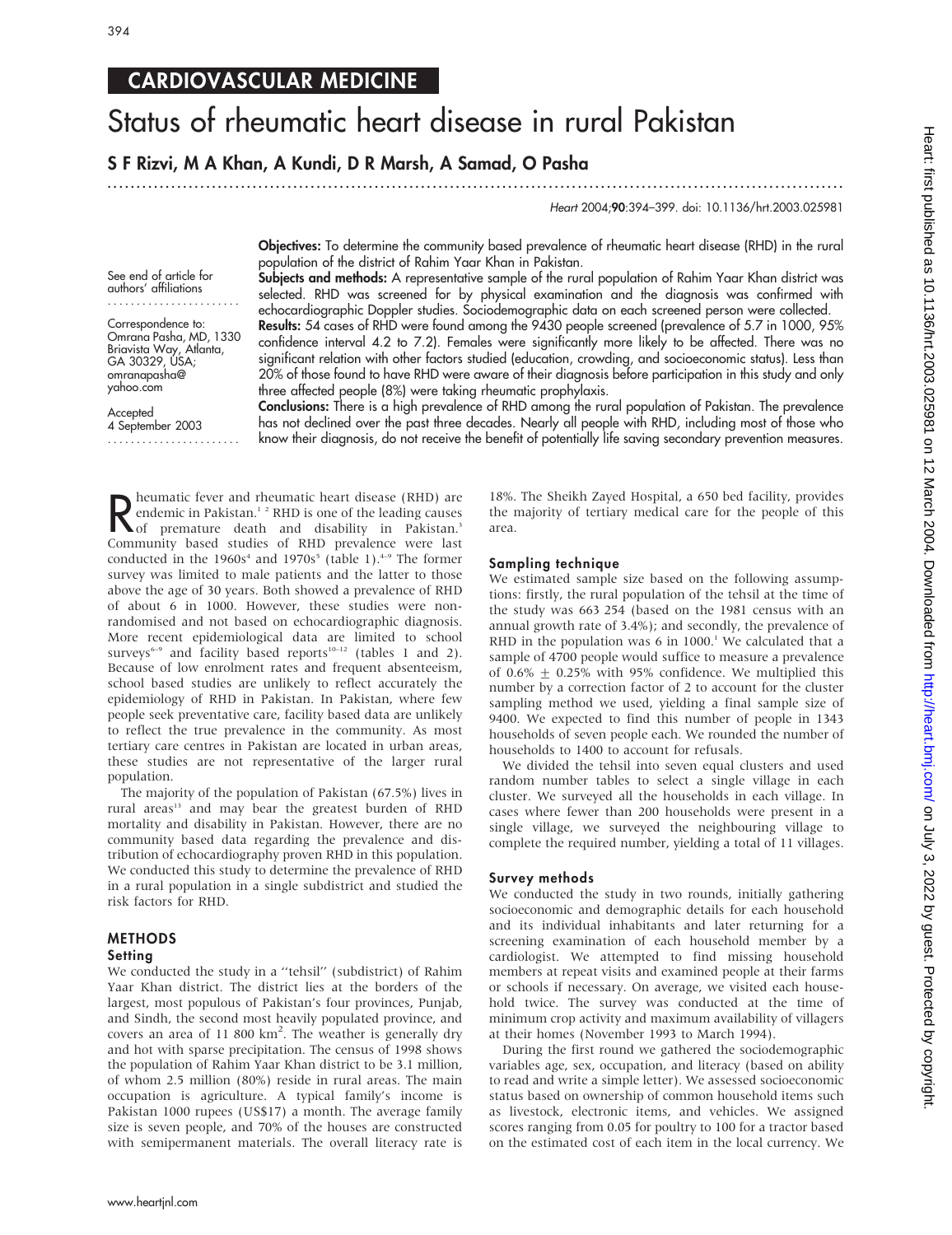| Reference (year of study)                   | <b>Site</b>             | Survey type | Population  |             |             | <b>RHD</b> prevalence |
|---------------------------------------------|-------------------------|-------------|-------------|-------------|-------------|-----------------------|
|                                             |                         |             | Age (years) | <b>Sex</b>  | Sample size | (per 1000 population) |
| Hashmi <sup>4</sup> (1963-64)               | Sindh (urban and rural) | Community   | $20 - 80$   | Male        | 2146        | 6                     |
| Syed et $a^{5}$ (1967–8)                    | Karachi (urban)         | Community   | $30 - 60$   | <b>Both</b> | 1785        | 5.9                   |
|                                             | Punjab (rural)          |             |             |             | 2412        | 6.7                   |
| Abbasi et al $(1968)$                       | Karachi (urban)         | School      | $8 - 14$    | <b>Both</b> | 4003        | 1.8                   |
| Ilyas et al $(1979)$                        | Peshawar (urban)        | School      | $5 - 15$    | <b>Both</b> | 17662       | 7                     |
|                                             | Chitral (rural)         |             |             |             | 2678        | 11                    |
| Malik et a $\beta$ (1981)                   | Islamabad (urban)       | School      | $5 - 15$    | <b>Both</b> | 15100       | 1.5                   |
| WHO global programme for the                | <b>Islamabad</b>        | School      | $5 - 15$    | <b>Both</b> | 15831       | 0.6                   |
| prevention of rheumatic fever/              | Rawalpindi              |             |             |             | 945         | 7                     |
| rheumatic heart disease <sup>9</sup> (1988) | Peshawar                |             | $6 - 18$    |             | 2243        | 1.7                   |
|                                             | Quetta                  |             |             |             | 2000        |                       |
|                                             | Hyderabad               |             |             |             | 2000        | 0.5                   |

measured crowding based on the number of household members and number of rooms in the house, ranging from one (single room with five or more people) to three (three rooms with fewer than five people or more than three rooms).

In the second round the medical team consisting of a cardiologist (SFHR) and his associate (MAK) visited each household. This team performed cardiac auscultation on each patient in the supine and left lateral decubitus position in quiet surroundings. In cases where a murmur was heard, the other physician rechecked the findings. An echocardiographic examination with a Toshiba SSH-60A echocardiographic system (Tokyo, Japan) was carried out for persons found to have any of the following abnormalities: diastolic murmur, systolic murmur of grade 2/6 or more, abnormal heart sounds, or any other important clinical findings suggestive of organic heart disease. We collected detailed information for all patients with echocardiographically proven RHD, including a medical history, physical examination, and laboratory tests (that is,  $12$  lead ECG, chest x ray, throat swabs for bacterial culture and sensitivity studies, and complete blood count). We categorised each patient according to New York Heart Association (NYHA) functional class. We collected details of any manifestations of rheumatic fever from each patient and their family members according to the updated 1992 Jones criteria of the American Heart Association task force on rheumatic fever/rheumatic heart disease,<sup>14</sup> as well as a history of heart valve disease, rheumatic prophylaxis, and cardiac surgery.

#### Data management and statistical analysis

We double entered the data on Epi-Info version  $6^{15}$  and used SPSS version 8 for data analysis (SPSS Inc, Chicago, Illinois, USA). We calculated estimates of prevalence of RHD in the study population with 95% confidence intervals (CI). We calculated the odds ratio for the presence of each categorical variable under study among those with and without RHD.

We used Cornfield's approximation to estimate 95% CI. We compared the means of each continuous variable under study between those with and those without RHD by using Student's *t* test for two independent samples.

#### RESULTS

We surveyed a total of 1311 households in 11 villages, obtained sociodemographic information for 10 412 people, and screened 9483 people (91.1%) for RHD. Among the 8.9% of people not included in the study, 2.6% refused to take part in the study, and the rest were not found despite repeated home visits.

The population we surveyed lived in crowded conditions, each household having an average of 8 members living in 2.3 rooms. The families were poor, 61% earning less than 2000 rupees a month (median income of 1000 rupees a month). Half of the population was under 15 years of age. The sex ratio was 113 males to 100 females. The overall literacy rate was 18%.

On initial screening, 404 (4.3%) people had a murmur; however, only 256 (2.7%) met the criteria for further assessment. The remaining 148 people (1.6%) had innocent murmurs and did not require further investigation. Eighty per cent (203 or 256) of the patients with suspicious murmurs underwent echocardiography and Doppler studies to define the cause of murmur. We diagnosed no organic heart disease in 96 of the 203 patients. Overall 47 patients had RHD and another seven patients had RHD with associated congenital heart disease. We diagnosed proven RHD in 54 people, for a prevalence of 5.7 in 1000 (95% CI 4.2 to 7.2) in the screened population (fig 1).

The 53 people who refused further investigation after a murmur was detected on a screening examination did not differ significantly from those who underwent the tests (n = 203) with regard to age, sex, marital status, or education (table 3). The patients who were eligible for echocardiography belonged to 210 households. All the

| Reference (year of study)                            | <b>Site</b>          | Age (years) | <b>Total admissions</b> | $%$ RHD        |
|------------------------------------------------------|----------------------|-------------|-------------------------|----------------|
| Robinson et al <sup>10</sup> (1965)                  | Karachi              | $5 - 22$    |                         | 1.0            |
| Rahimatoola et al <sup>11</sup> (1972–5)             | <b>JPMC Karachi</b>  | <15         | 3120                    | 3.5            |
| Aziz <sup>12</sup> (1980-3)                          | NICVD Karachi        | $4 - 12$    | 2824                    | 9              |
| WHO global programme for                             | NICVD Karachi        | All ages    | 2594                    | $\overline{2}$ |
| prevention of rheumatic fever/                       | Mayo Hospital Lahore | All ages    | 1760                    | 29             |
| rheumatic heart disease <sup>9</sup> (1988) Peshawar |                      | All ages    | Unknown                 | 20             |
|                                                      | Quetta               | All ages    | 832                     | 22             |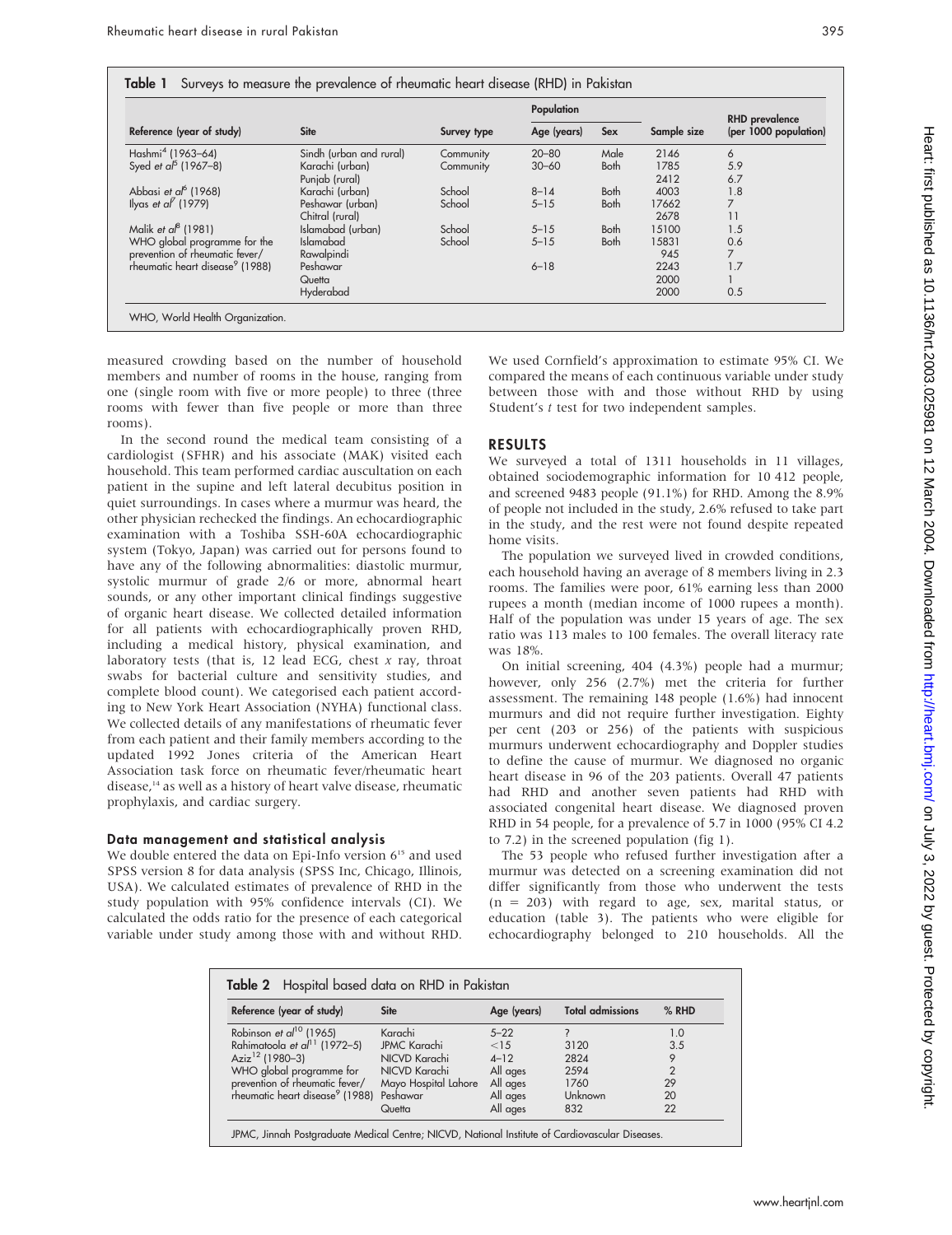

Figure 1 Outcome of screening for rheumatic heart disease in the study population.

| Table 3 Sociodemographic and household characteristics of patients with murmurs by |
|------------------------------------------------------------------------------------|
| participation in cardiac investigation                                             |

| Sociodemographic factors                          | <b>Participants</b><br>$(n = 203)$ | Non-participants<br>$(n = 53)$ | OR (95% CI) or<br>p value |
|---------------------------------------------------|------------------------------------|--------------------------------|---------------------------|
| Age (years)                                       | 32.6 (23.1)                        | 29.5 (18.2)                    | 0.37                      |
| Sex                                               |                                    |                                |                           |
| Female                                            | 28 (53%)                           | 88 (43%)                       | 0.21                      |
| Male                                              | 25 (47%)                           | 115(57%)                       | 1.46 (0.80 to 2.68)       |
| Marital status among patients $\geq 10$ years old |                                    |                                |                           |
| Ever married                                      | 28 (64%)                           | 118 (64%)                      | 0.91                      |
| Never married                                     | 16 (36%)                           | 65 (36%)                       | $0.96$ (0.49 to 1.91)     |
| Literacy among patients $\geq 5$ years old        |                                    |                                |                           |
| <b>Illiterate</b>                                 | 25 (51%)                           | 105 (54%)                      | 0.72                      |
| Able to read or having any formal education       | 24 (49%)                           | 90 (46%)                       | $0.89$ (0.48 to 1.67)     |
| House construction                                |                                    |                                |                           |
| "Pucca" (walls and roof built of concrete or      | 12 (30%)                           | 52 (32%)                       | 0.83                      |
| brick)                                            |                                    |                                |                           |
| Semipucca or "kutcha" (walls or roof built        | 28 (70%)                           | 112 (68%)                      | $0.92$ (0.44 to 1.96)     |
| of asbestos sheeting, card board, etc)            |                                    |                                |                           |
| Sanitation                                        |                                    |                                |                           |
| No latrine within the house                       | 9(22%)                             | 26 (17%)                       | 0.44                      |
| Latrine within the house                          | 32 (78%)                           | 129 (83%)                      | $0.68$ (0.30 to 1.52)     |
| Socioeconomic score                               | 9021.0 (7145.5)                    | 9120.0 (5625.6)                | 0.95                      |
| Crowding score                                    | 1.59(0.95)                         | 1.32(1.05)                     | 0.12                      |

Data are mean (SD) for continuous variables or number (%) for categorical variables. CI, confidence interval; OR, odds ratio.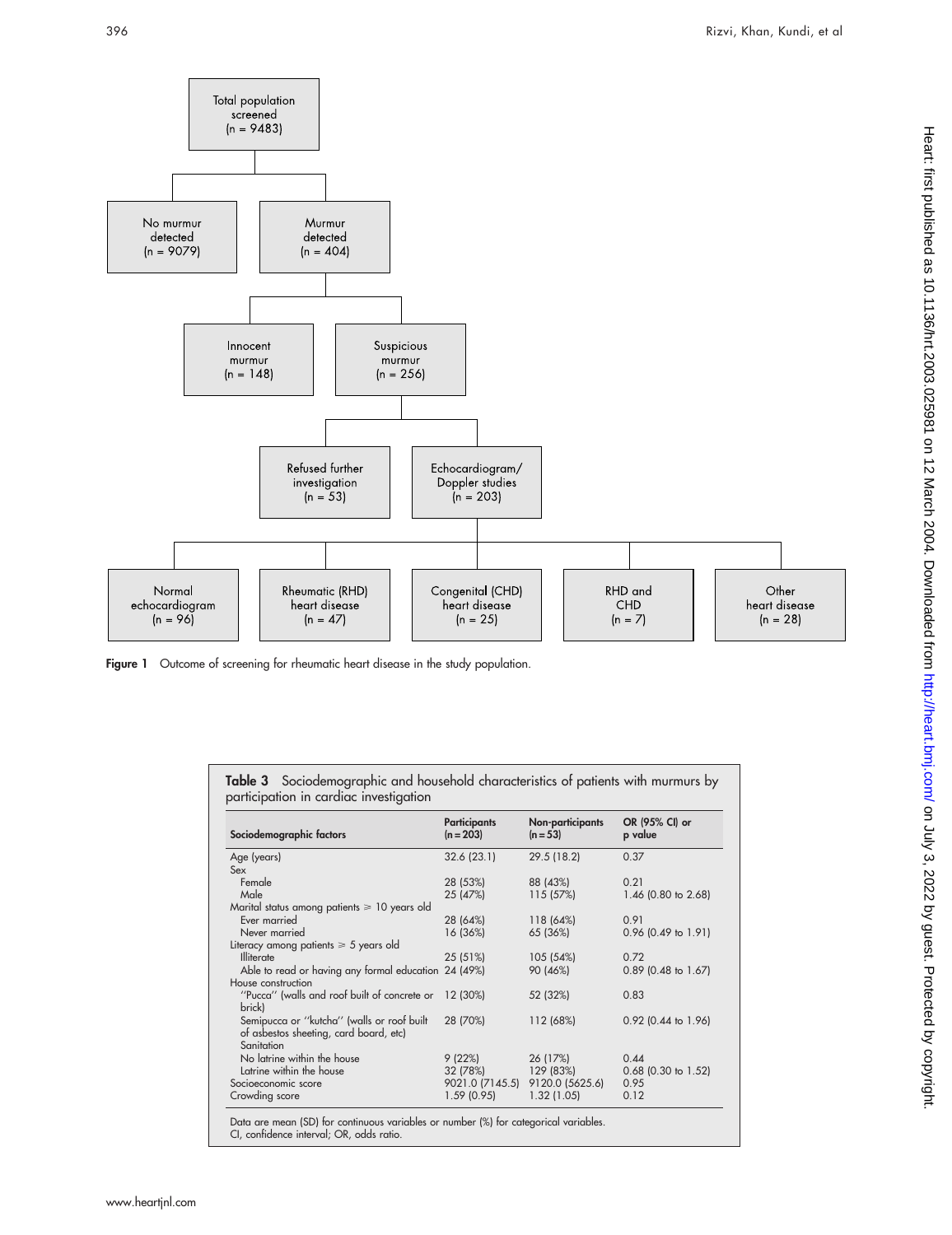eligible members of 41 households refused to undergo further testing, and all those in 166 households agreed to participate. In three of the households, some members agreed to undergo echocardiography and some refused to participate. There were no differences between the households with members who agreed to participate and those with members who refused with regard to household construction, presence of a latrine within the house, crowding score, and socioeconomic score (table 3).

We did not find any cases of RHD among children aged 0–4 years. People with RHD were significantly older than those without RHD (mean age 29.5  $\nu$  20.9 years,  $p < 0.005$ ). However, we found no consistent pattern of RHD prevalence with age (fig 2). Interestingly, females were almost twice as likely to be affected by RHD as males. Among the 4508 females screened, 34 (7.5 in 1000, 95% CI 5.0 to 10.1) cases of RHD were detected, whereas only 20 (4.1 in 1000, 95% CI 2.3 to 5.8) cases were found among the 4921 males screened (odds ratio 1.86, 95% CI 1.07 to 3.24). The highest rate of RHD (22.0 in 1000, 95% CI 4.6 to 39.4) was found among women aged 45–54 years.

We looked at the marital status of only those people who were at least 10 years of age. Fifty one of the people with RHD were 10 years old or more, and 33 (65%) of them had ever been married. Among those without RHD, 6085 were above the age of 9 years and 3656 (60%) of them had ever been married. We looked at the literacy status of all those people who were 5 years of age or more. All 54 people with RHD were  $\geq$  5 years of age and 29 (54%) of them were illiterate. Among the people without RHD, 7714 were 5 years of age or more and 4019 (52%) of them were illiterate.

We assessed risk factors for the 50 households where we found the 54 patients with RHD. There was no difference in house construction between households that had and those that did not have members with RHD (30.0% (15 of 50)  $\nu$ 32.1% (385 of 1201)). Only 7 of the 50 (14%) households with RHD cases had a latrine within the house compared with 237 of the 1219 (19.4%) households without RHD cases. Households with RHD were somewhat more crowded than those without RHD (mean crowding score 1.42  $\nu$  1.31). Similarly, the socioeconomic score was higher for the RHD group (9113.9  $\nu$  8507.0). However, neither the difference in socioeconomic score nor that in crowding score reached significance. None of the personal or household factors was significantly associated with the presence of RHD in our population (table 4).

Among the 54 households where RHD was detected, in four RHD was diagnosed in more than one member. In each of these families two siblings were found to have the disease.

Only 10 (19%) of the 54 patients found to have RHD were aware of their valvar disease before the study. Only three (8%) of the study patients with RHD were taking rheumatic prophylaxis. A history of symptoms of rheumatic fever was elicited from 56% (30) of the patients. The majority of patients (53% (29 of 54)) were in NYHA class II. A fourth of them (25% (13 of 54)) were minimally symptomatic—that is, in NYHA class I. Of the remaining 11 patients, eight were in NYHA class III and three in class IV.

Seventeen (31%) of the 54 patients with RHD had a combination of aortic and mitral valve disease; 13 (24%) had mitral stenosis; 11 (21%) had mitral regurgitation; and 8 (15%) had both mitral stenosis and mitral regurgitation. Other diagnoses were aortic regurgitation (5% (3 of 54)), aortic regurgitation and stenosis (2% (1 of 54)), and combined mitral and tricuspid valve disease (2% (1 of 54)).

Juvenile RHD, a malignant form of the disease seen in young people described in South Asia,16 was common in our sample. Twenty three of the 54 patients (43%) were 20 years of age or less.

#### **DISCUSSION**

There is a high prevalence of RHD among the rural population of Rahim Yaar Khan. There has been little or no decline in the occurrence of RHD in the rural population of Pakistan over the past three decades (table 1). Unfortunately, there are few comparable studies describing the prevalence of RHD in rural communities in South Asia, particularly in Pakistan.

The preponderance of female patients with RHD in our study differs from the conventional epidemiological picture of rheumatic fever of equal prevalence among males and females.17 Recent studies from developing countries show an inconsistent association between sex and RHD. Some studies from South Asia,<sup>18</sup> the Middle East,<sup>19</sup> and North Africa<sup>20 21</sup> show that females are more likely than males to have RHD. Conversely, other studies from these regions show that there are no differences in the sex specific prevalence of RHD.<sup>22 23</sup> None of the studies we reviewed were able to identify an explanation for the difference in sex specific prevalence. However, Padmavati<sup>24</sup> has suggested that the high rates of RHD among females in India can be attributed to the likelihood that women are housebound, thus more likely to be exposed to overcrowding. We did not see an association between overcrowding and RHD in our study, although current crowding may differ from that present during the onset of the disease. The cause for high rates of RHD among women in our population is not clear. However, in the rural Pakistani population RHD poses a great threat to women's



Figure 2 Age and sex specific prevalence of rheumatic heart disease (RHD).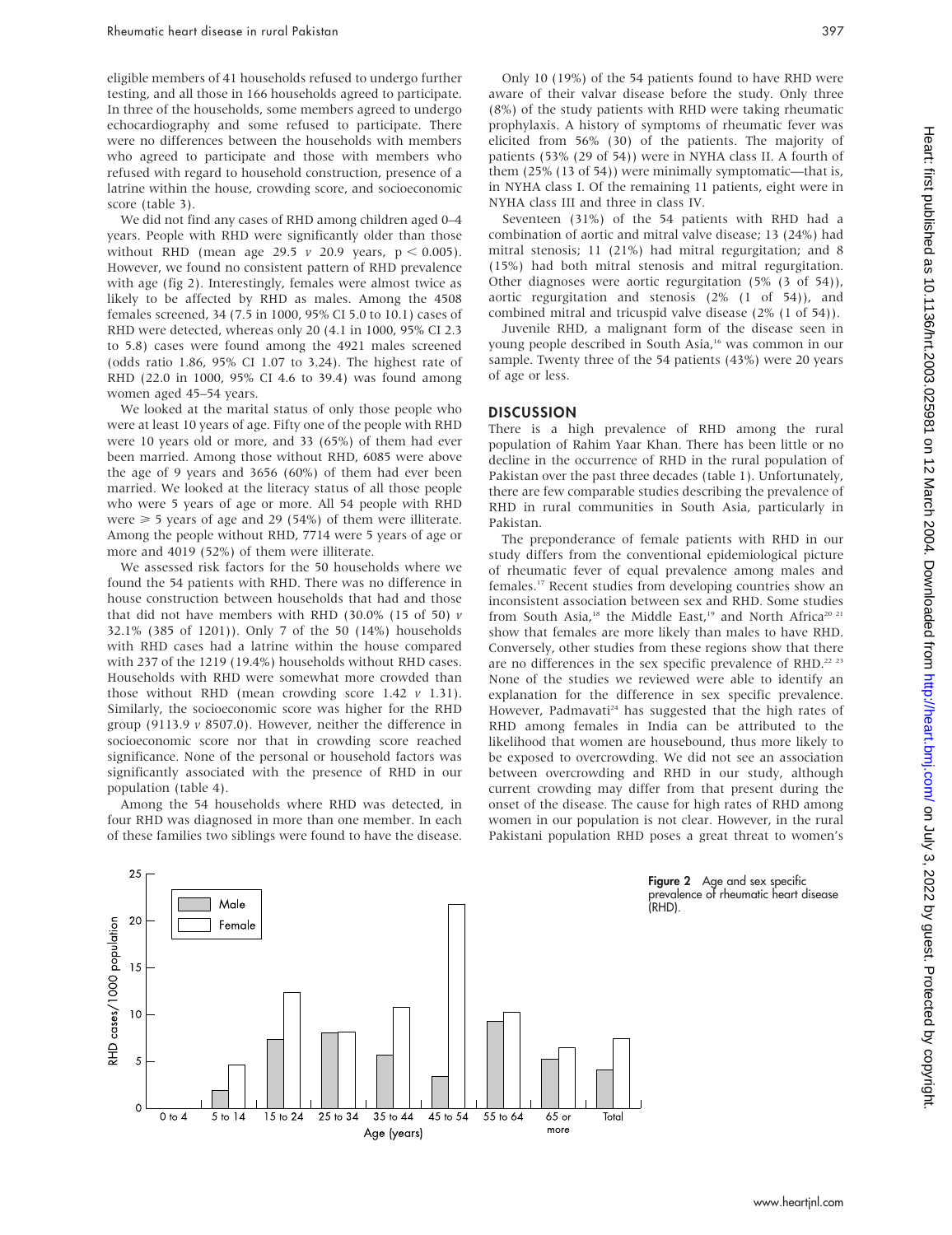|                                                   | <b>RHD</b> cases | No RHD cases    |                        |
|---------------------------------------------------|------------------|-----------------|------------------------|
| Sociodemographic factors                          | $(n = 54)$       | $(n = 9429)$    | OR (95% CI) or p value |
| Age (years)                                       | 29.5 (16.8)      | 20.95 (18.8)    | < 0.005                |
| Sex                                               |                  |                 |                        |
| Female                                            | 34 (63%)         | 4474 (48%)      | 0.02                   |
| Male                                              | 20 (37%)         | 4901 (52%)      | 1.86 (1.07 to 3.24)    |
| Marital status among patients $\geq 10$ years old |                  |                 |                        |
| Ever married                                      | 33 (65%)         | 3656 (60%)      | 0.50                   |
| Never married                                     | 18 (35%)         | 2429 (40%)      | 1.21 (0.68 to 2.17)    |
| Education among patients $\geq 5$ years old       |                  |                 |                        |
| Illiterate                                        | 29 (54%)         | 4019 (52%)      | 0.81                   |
| Able to read or having any formal<br>education    | 25 (46%)         | 3695 (48%)      | 1.07 (0.62 to 1.82)    |
| House construction                                |                  |                 |                        |
| Pucca                                             | 15 (30%)         | 385 (32%)       | 0.76                   |
| Semipucca or kutcha                               | 35 (70%)         | 816 (68%)       | $0.91$ (0.49 to 1.68)  |
| Sanitation                                        |                  |                 |                        |
| Latrine within the house                          | 7(14%)           | 237 (19%)       | 0.34                   |
| No latrine within the house                       | 43 (86%)         | 982 (81%)       | $0.68$ (0.30 to 1.52)  |
| Socioeconomic score                               | 9113.9 (5309.7)  | 8507.0 (8993.0) | 0.60                   |
| Crowding score                                    | 1.42(0.95)       | 1.31(0.97)      | 0.41                   |

health, as health care seeking for women is constrained by sociocultural norms. The delay in the diagnosis of mild to moderate disease among women may lead to a large population of female patients in the advanced stages of RHD. The large number of cases (35%) in the age group below 20 years is also a cause for concern. This puts a large burden of a disabling condition on a young population.

One of our most troublesome findings is that few (8%) of the people with known RHD were aware of the need for rheumatic or subacute bacterial endocarditis prophylaxis. Even those who knew their diagnosis were living without potentially life saving secondary prevention measures.

We did not detect a significant socioeconomic difference in the prevalence; however, this may be due to the overall poverty prevailing in the area.

The prevalence of RHD in Rahim Yaar Khan subdistrict is 5.7 in 1000. Assuming that this is the rate of RHD throughout the rural population of Pakistan  $(88 \text{ million})$ ,<sup>12</sup> there are more than 500 000 patients with RHD in rural Pakistan. Few of these patients ever seek a tertiary care centre where suitable treatment is available. Furthermore, among those who do reach the appropriate facilities, only a small fraction undergo definitive treatment. In 1988 about 4000 patients with RHD presented to the outpatient department of the National Institute of Cardiovascular Diseases, Karachi, and only 13% of them were offered surgery. The most likely reason for this is the prohibitive cost of the procedure.

These data paint an alarming picture of the high prevalence of RHD in a resource constrained environment where access to health care is limited. The high number of female patients with undetected disease, the high proportion of patients with RHD who are 20 years of age or less, and non-use of rheumatic prophylaxis underscore the need for cost effective preventive measures at the national level. Primary prevention, although ideal, is difficult to achieve in large populations, so secondary prophylaxis remains the most practical solution. It can be achieved through primary care facilities, school health centres, maternal and child health services, and paediatric and cardiology departments. Unfortunately, because of a lack of vision, resources, and coordination no system exists in Pakistan, where rheumatic fever and RHD remain major unresolved health problems.

#### ACKNOWLEDGEMENTS

We are indebted to the members of the field team and the hospital staff. We are particularly grateful to Iqbal Azam, who assisted with

questionnaire design and data analysis. We also thank Zubaida Ellahi and Sohail Aslam for secretarial support.

#### Authors' affiliations .....................

S F Rizvi, Cardiology Department, Sheikh Zayed Hospital, Rahim Yaar Khan, Pakistan

M A Khan, Sheikh Zayed Hospital, Rahim Yaar Khan, Pakistan A Kundi, A Samad, National Institute Of Cardiovascular Diseases,

Karachi, Pakistan D R Marsh, Community Health Sciences, The Aga Khan University, Karachi, Pakistan

O Pasha, Office of Health, International Programs, Save the Children Federation, Inc, Westport, Connecticut, USA

#### **REFERENCES**

- 1 Anon. WHO Cardiovascular Diseases Unit. WHO programme for the prevention of rheumatic fever/rheumatic heart disease in 16 developing countries: report from phase I (1986–1990) Bull World Health Organ  $1992.70.213 - 8$
- 2 Eisenberg MJ. Rheumatic heart disease in the developing world: prevalence, prevention and control. Eur Heart J 1993;14:122-8.
- 3 Hyder AA, Morrow RH. Applying burden of disease methods in developing countries: a case study from Pakistan. Am J Public Health 2000;90:1235–40.
- 4 Hashmi JA. An epidemiological study of heart disease in Pakistan. J Pak Med Assoc 1966;18:544.
- 5 Syed SA, Raza M, Hashmi JA. Establishment of comprehensive research and rehabilitation program for persons of various forms of heart disease. Project. V R A Pak. Karachi: National Institute of Cardiovascular Disease, 1973:8–66.
- 6 Abbasi AS, Hashmi JA, Robinson RD, et al. Prevalence of heart disease in school children of Karachi. Am J Cardiol 1966;18:544.
- 7 Ilyas M, Peracha MA, Ahmed R, et al. Prevalence and pattern of rheumatic heart disease in the Frontier province of Pakistan. J Pak Med Assoc 1979;29:165–79.
- 8 Malik SM, Jaffery S, Ahmed S, et al. Prevalence of heart disease in school children of Islamabad. Pak Heart J 1981;14:2.
- 9 Proceedings of Second National Workshop on WHO Global Programme for Prevention of Rheumatic Fever/Rheumatic Heart Disease, Islamabad, 10–12 June 1989.
- 10 Robinson RD, Sultanna S, Abbasi AS, et al. Acute rheumatic fever in Karachi, Pakistan. Am J Cardiol 1966;18:548–51.
- 11 Rahimatoola RJ, Shafaqat H, Ramzan A. Acute rheumatic fever and rheumatic carditis in children. Pak Heart J 1980;13:2–8.
- 12 Aziz KU. Incidence of heart disease in children at the National Institute of Cardiovascular Diseases. J Pak Med Assoc 1984;34:300-5.
- 13 Anon. Government of Pakistan, Ministry of Finance. Economic survey 2000– 2001. Table 12.4, Population by age, sex urban/rural areas 1981 and 1998 census. http://www.finance.gov.pk/survey/chapters/13-population.pdf (accessed 6 Dec 2003).
- 14 Dajani AS, Ayoub E, Bierman FZ, et al. Guidelines for the diagnosis of
- rheumatic fever: Jones criteria, updated 1992. Circulation 1993;87:302–7. 15 Burton AH, Dean JA, Dean AG. Software for data management and analysis
- in epidemiology. World Health Forum 1990;11:75–7. 16 Vijaykumar M, Narula J, Reddy KS, et al. Incidence of rheumatic fever and prevalence of rheumatic heart disease in India. Int J Cardiol 1992;43:221–8.